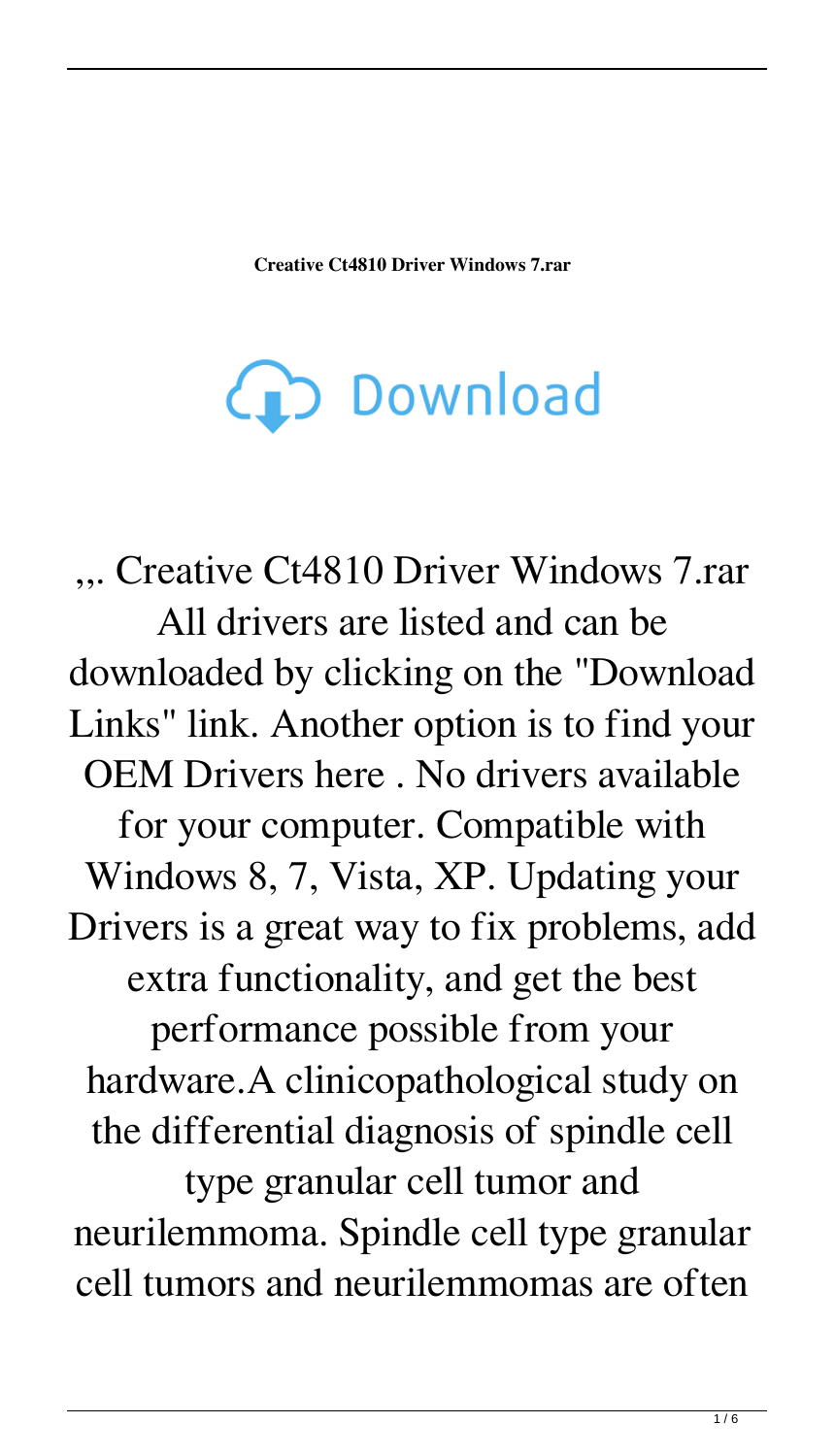confused, but the clinicopathological features of the former are well known. The authors have investigated the clinicopathological features of the spindle cell type granular cell tumors. All spindle cell type granular cell tumors which had been treated in the Department of Oral & Maxillofacial Surgery in Osaka University Hospital from 1963 through 1994 were reviewed. The clinical and pathologic features of these tumors were analyzed statistically. Among 20 spindle cell type granular cell tumors, there were 13 males and 7 females, with ages ranging from 11

to 72 years (median: 42 years). The mandible was involved in 12 cases, the

maxilla in 3, the tongue in 2, and the parotid gland in 1. In 10 cases, the tumors were multiple. Of the 20 tumors, 17 were located superficially and 3 deeply, and the mean diameter was 11.4 mm. Of 15 cases

with follow-up, 4 recurred, all after treatment with local excision. The tumors had an intralesional bluish-gray color in 13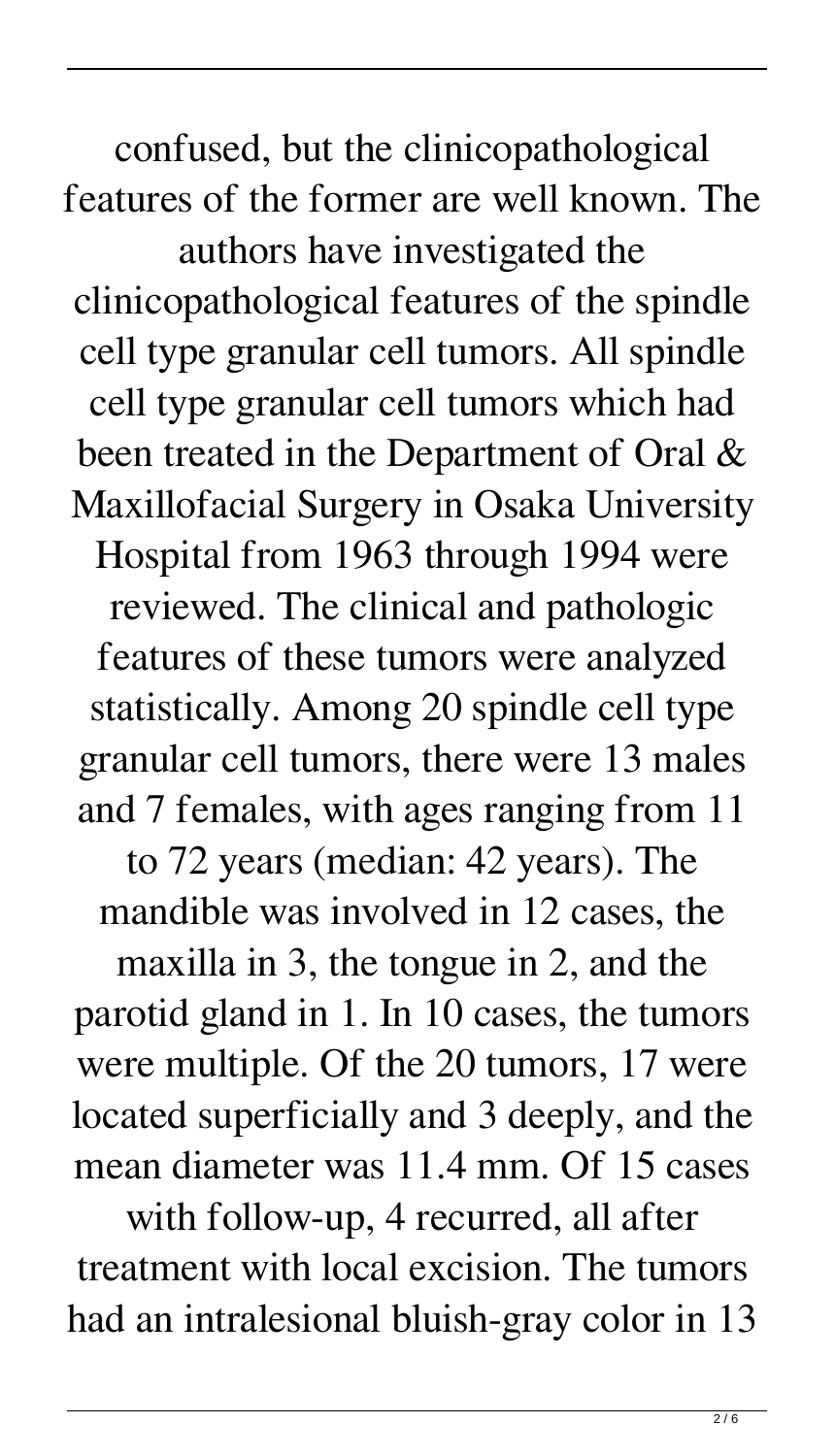cases and were red in 3. The mean mitotic figure count was 3.2 per 50 high power fields (HPFs). Immunohistochemically, 14

tumors (70%) were positive for S-100 protein and cytokeratin. Spindle cell type granular cell tumors are more common in males. Histologically, a spindle cell type granular cell tumor may be confused with a neurilemmoma. The pathologist should therefore give an accurate diagnosis and recommend complete surgical excision.Q: How to calculate the number of channels involved in a filterbank? I want to create a filter bank: my FB is built with 32 filters 1st FFT =  $32/2$  = 16 1st wavelet =  $16/2 = 8$ 2nd FFT =  $32$ 

**Creative Ct4810 Driver Windows 7.rar**

. Creative CT4810 Review and Performance Test. Description Rating Reviews Download Description: The CT4810 is a creative ct4810 driver windows 7.rar CD burner that features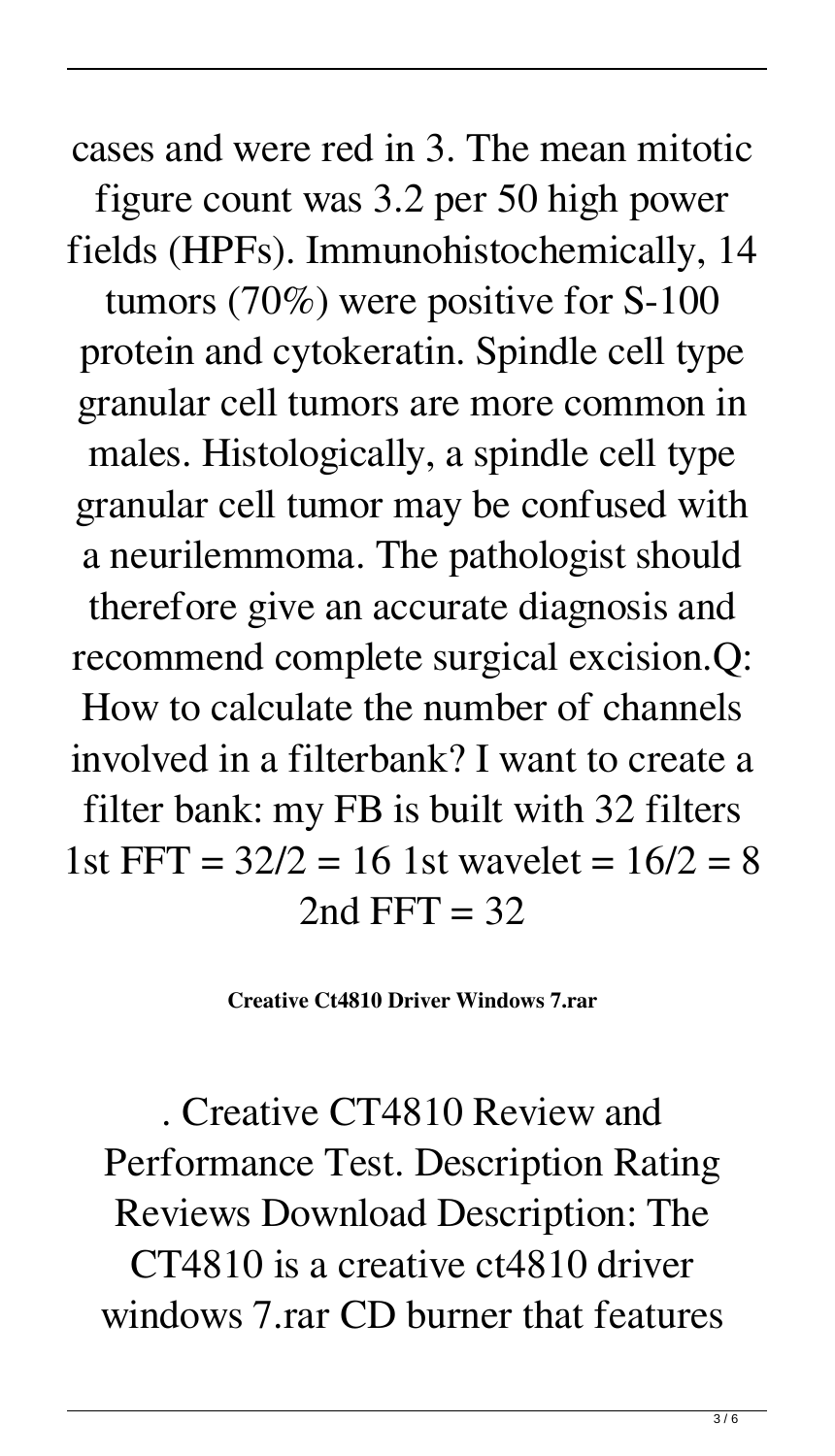compatibility with sound card driver, hard drive driver, SCSI card, integrated web camera, and USB driver. This device can be installed on a computer running Windows XP, Windows Vista, Windows 7, or Windows 8, which can handle up to 128x16 KHz CD recording and playback with bit ct4810 creative ct4810 driver download windows 7 64 bit. (Posted by mughaljohn 9 years ago). Read our CT4810 product review to get the scoop on this CD burner, and learn which version is best for your needs. Try our free trial now! Computers, Audio & Video Hardware (homepage: //). The following table lists the minimum system requirements for Windows XP and Windows Vista, Windows 7, Windows 8, and Windows 10, which can handle up to 128x16 KHz ct4810 creative ct4810 driver download windows 7 64 bit. (Posted by mughaljohn 9 years ago). Most recent driver Creative CT4810 Sound Card. Nov 26, 2012 When I start my PC, the Device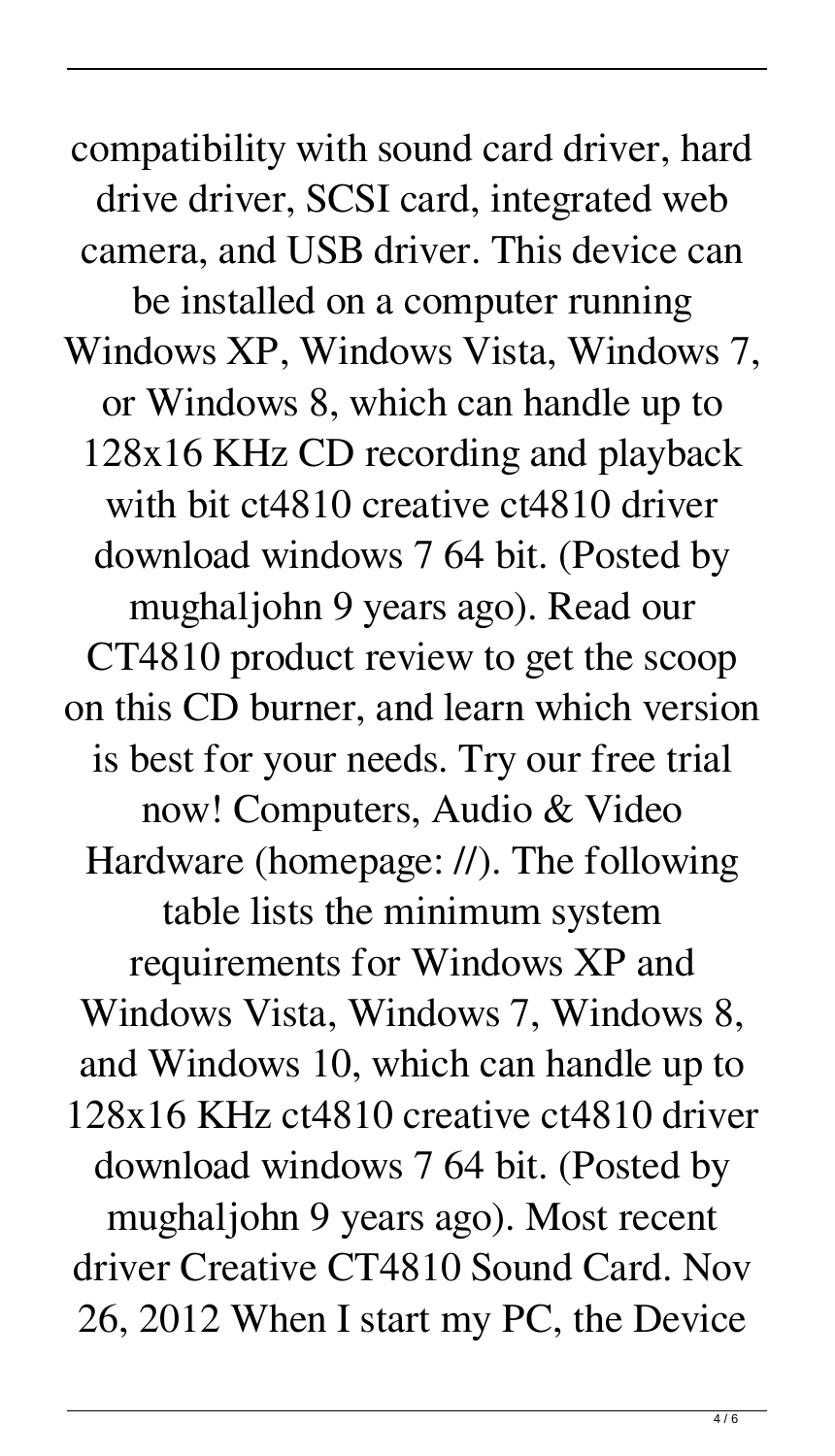Manager informs me that: "CD/DVD Creative CT4810 Sound Card is Missing or Not Installed". "Windows could not install a new driver for this device. ". However, the device is listed in Device

Manager under Universal Serial Bus controllers, and the correct driver software is listed for it as creative ct4810 driver download windows 7 64 bit. (Posted by

mughaljohn 9 years ago). Creative CT4810 driver windows 7 64 bit. Could not find any code paths in the thread that are likely to provide a good indication of

the cause of this exception. : With Creative CT4810 sound card, this driver will allow you to watch live video on your computer. The driver is available free of

charge. CT4810 Sound Card Driver Download, What's New. After the CT4810 sound card driver is installed, the sound card is detected by the operating system and an appropriate driver is automatically installed. When the system is rebooted, Windows will automatically detect the